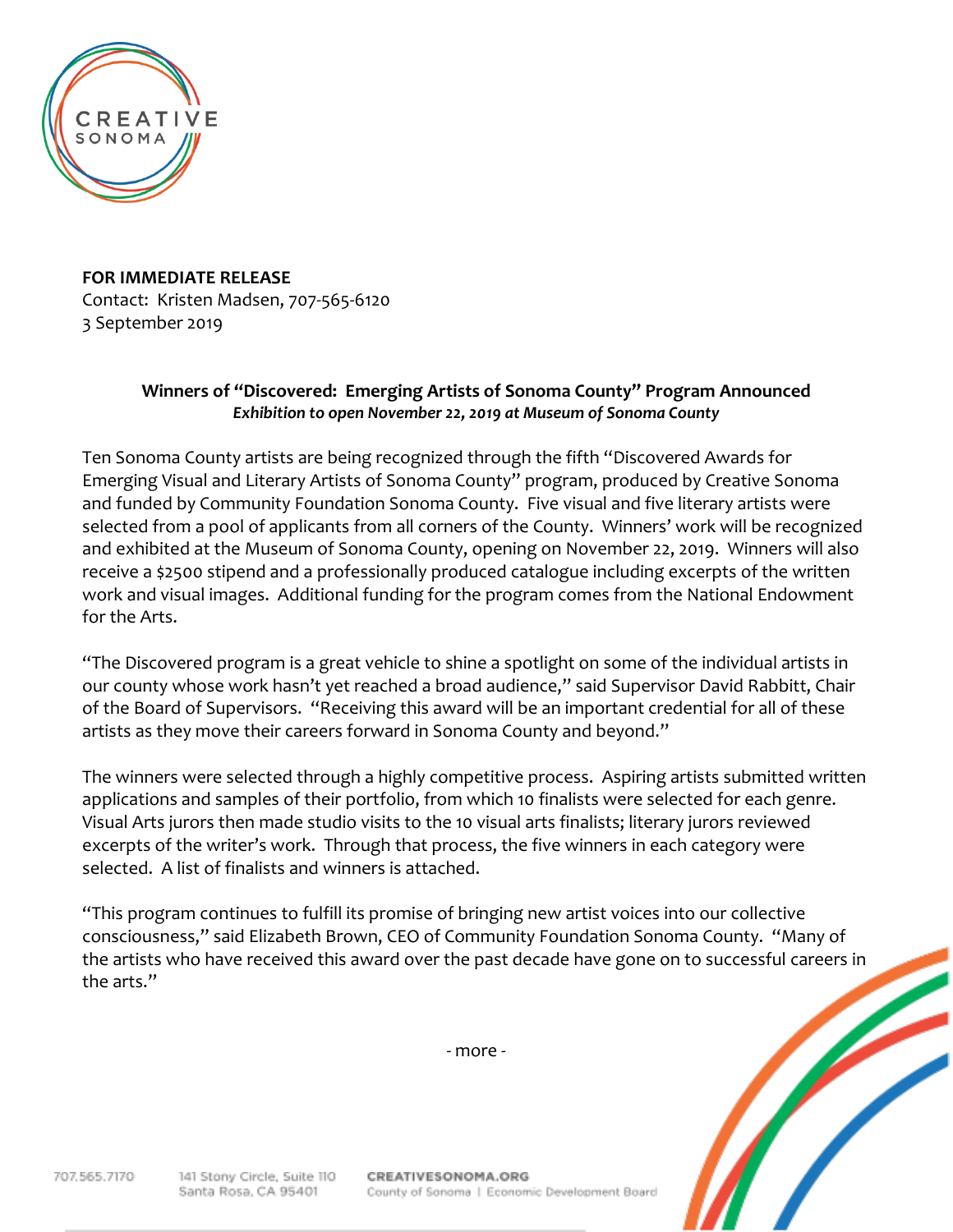3 September 2019 PR: Discovered Winners Announced Page two

## **WINNERS**:

Literary arts winners are: Leilani Clark (Santa Rosa), non-fiction; Ernesto Garay (Sebastopol), poetry; Chelsea Rose Kurnick (Windsor), poetry; Joy Lanzendorfer (Petaluma), fiction; and Nicole R. Zimmerman (Penngrove), non-fiction.

Visual arts winners are: Nicole Irene Anderson (Windsor), painting; Annette Goodfriend (Sonoma), sculpture; Ash Hay (Santa Rosa), sculpture; C.K. Itamura (Santa Rosa), interdisciplinary installation; and Nestor Torres Lupercio (Santa Rosa), photography.

Lead jurors for the program are New York Times bestselling author Ellen Sussman and Museum of Sonoma County Executive Director Jeff Nathanson.

Creative Sonoma named ten finalists in each category, recognizing the abundance of artistic talent in the County. In addition to the winners in each category named above, the runnersup, who were also compelling applicants, include:

Literary Runners-up: Sean Marks (Petaluma), non-fiction; Shawna Swetech (Forestville), poetry; Elizabeth Nordlinger (Sonoma), fiction; Cass Pursell (Santa Rosa) fiction; and Loretta Carpio Carr (Sonoma), non-fiction.

Visual Runners-up: Cullen Houser (Rohnert Park), printmaking; Nicole Markoff (Cazadero), interdisciplinary; Jessica Rasmussen (Roseland), mixed media; Judson Smith (Santa Rosa), sculpture; and Andrea Thornton (Santa Rosa), photography.

The Museum of Sonoma County is located at 425 Seventh Street in Santa Rosa. The show will be open from November 22, 2019 through February 2, 2020.

The Artist Awards Endowment Fund at Community Foundation Sonoma County was created by more than 50 donors from 2007-2011 with support from the James Irvine Foundation.

For more information, please contact Kristen Madsen at [Kristen.madsen@sonoma](mailto:Kristen.madsen@sonoma-county.org)[county.org.](mailto:Kristen.madsen@sonoma-county.org)

*Creative Sonoma, a division of the Sonoma County Economic Development Board is dedicated to supporting and advancing the creative community of Sonoma County.*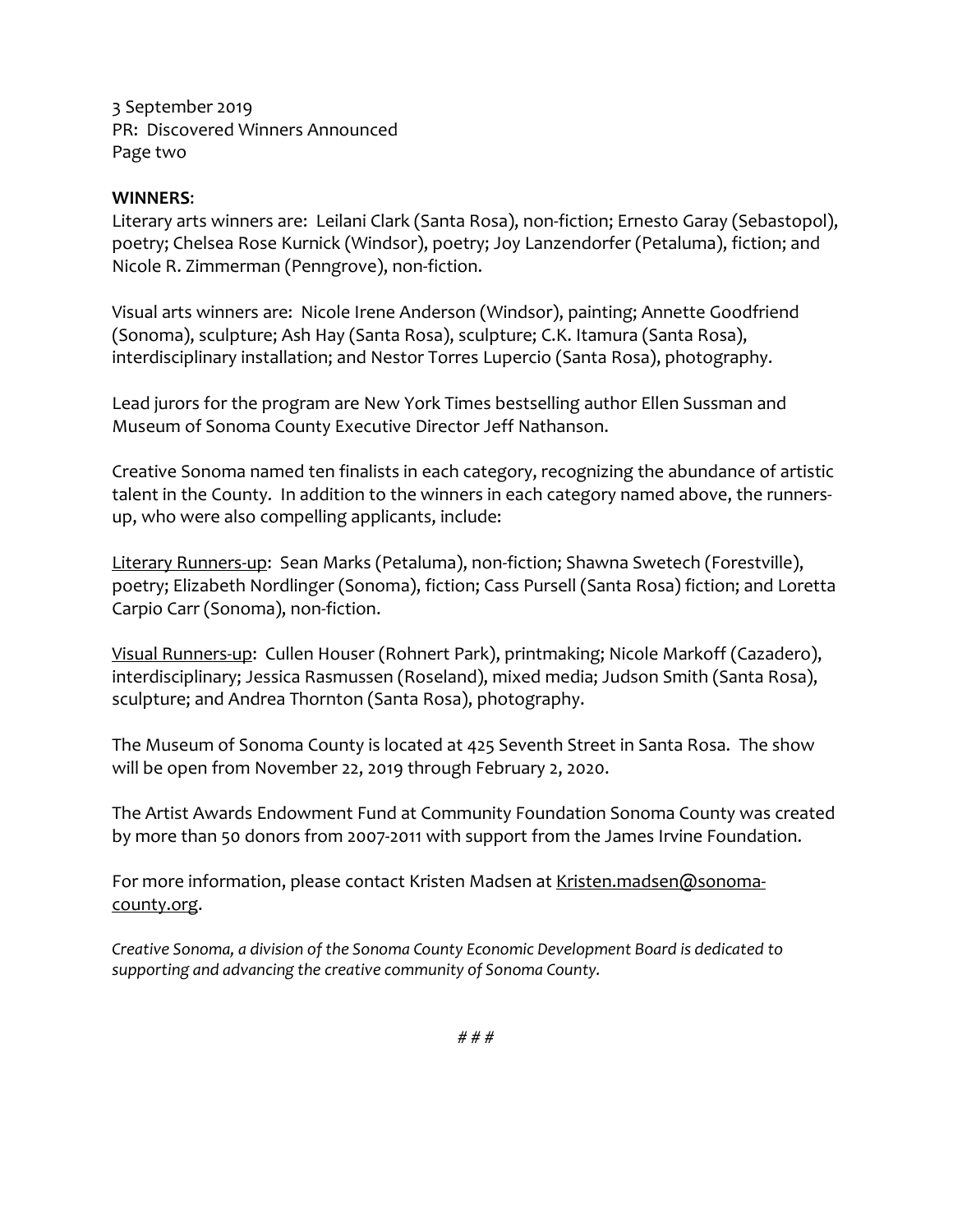| <b>2019 Discovered Winners</b> |                              |
|--------------------------------|------------------------------|
| <b>Literary Artists</b>        | <b>Visual Artists</b>        |
| Leilani Clark                  | Nicole Irene Anderson        |
| Santa Rosa                     | Windsor                      |
| Clark.leil@gmail.com           | nicoleirene.studio@gmail.com |
| Ernesto Garay                  | Annette Goodfriend           |
| Sebastopol                     | Sonoma                       |
| Ernesto.garay8@gmail.com       | annettegoodfriend@gmail.com  |
| Chelsea Rose Kurnick           | Ash Hay                      |
| Windsor                        | Santa Rosa                   |
| ckurnick@gmail.com             | ashhayart@gmail.com          |
| Joy Lanzendorfer               | C.K. Itamura                 |
| Petaluma                       | Santa Rosa                   |
| fiction@greenfly.net           | cheryl@peachfarmstudio.com   |
| Nicole R. Zimmerman            | Nestor Torres Lupercio       |
| Penngrove                      | Santa Rosa                   |
| Selkie19@yahoo.com             | nestortlphoto@gmail.com      |
| Lead Juror: Ellen Sussman      | Lead Juror: Jeff Nathanson   |
| ellensussman@gmail.com         | jnathanson@museumsc.org      |